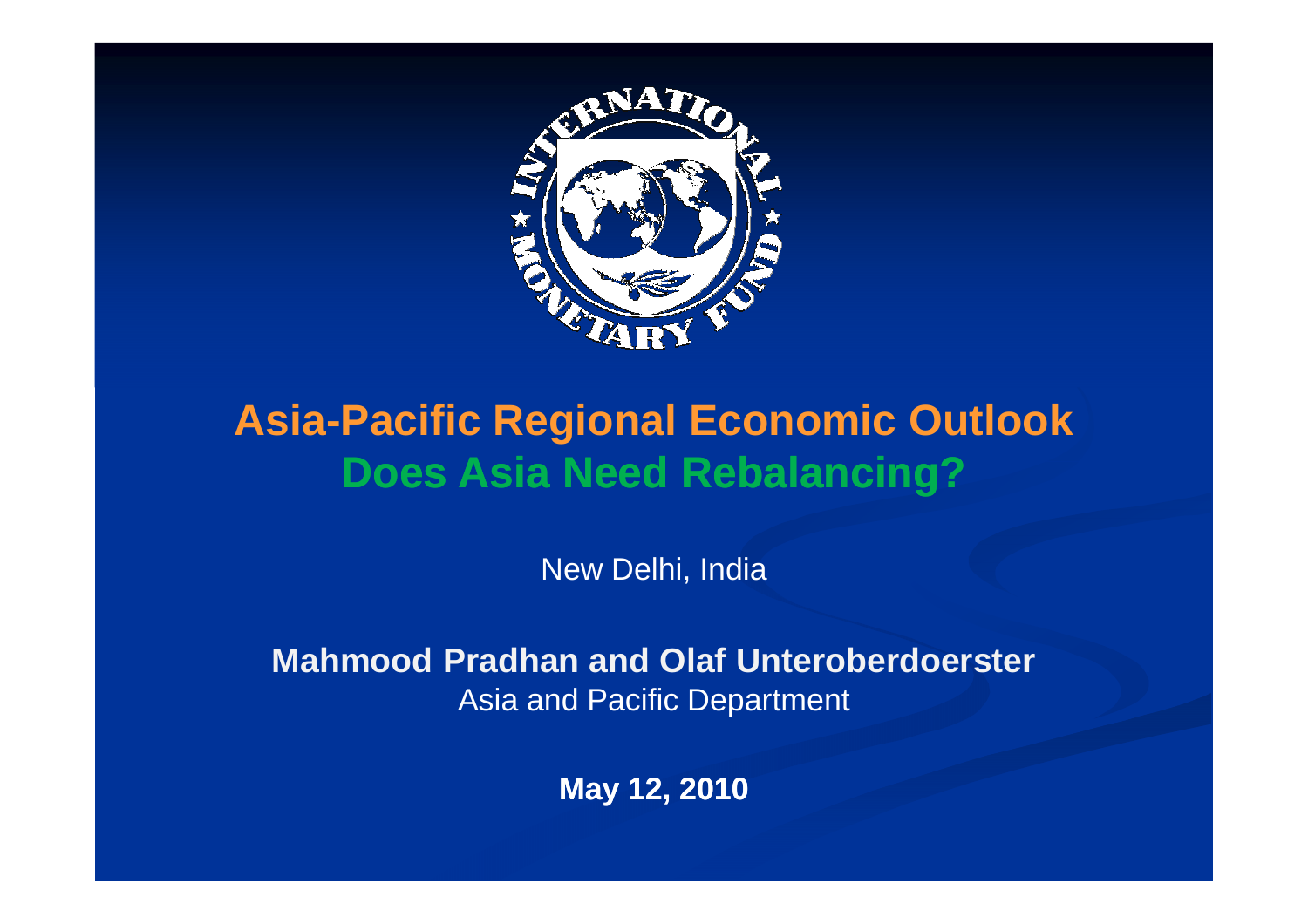#### **Main Issues and Outline**

**Assessing Asia's Export Dependence** 

**Is Asia more dependent on external demand than other regions?**

■ What Does Rebalancing Mean for Asian Economies?

**What is needed to strengthen domestic sources of growth in Asia? Are there differences in the region?**

**Policies to Rebalance** 

**Which policies, in Asia and abroad, would achieve a successful rebalancing of global demand?**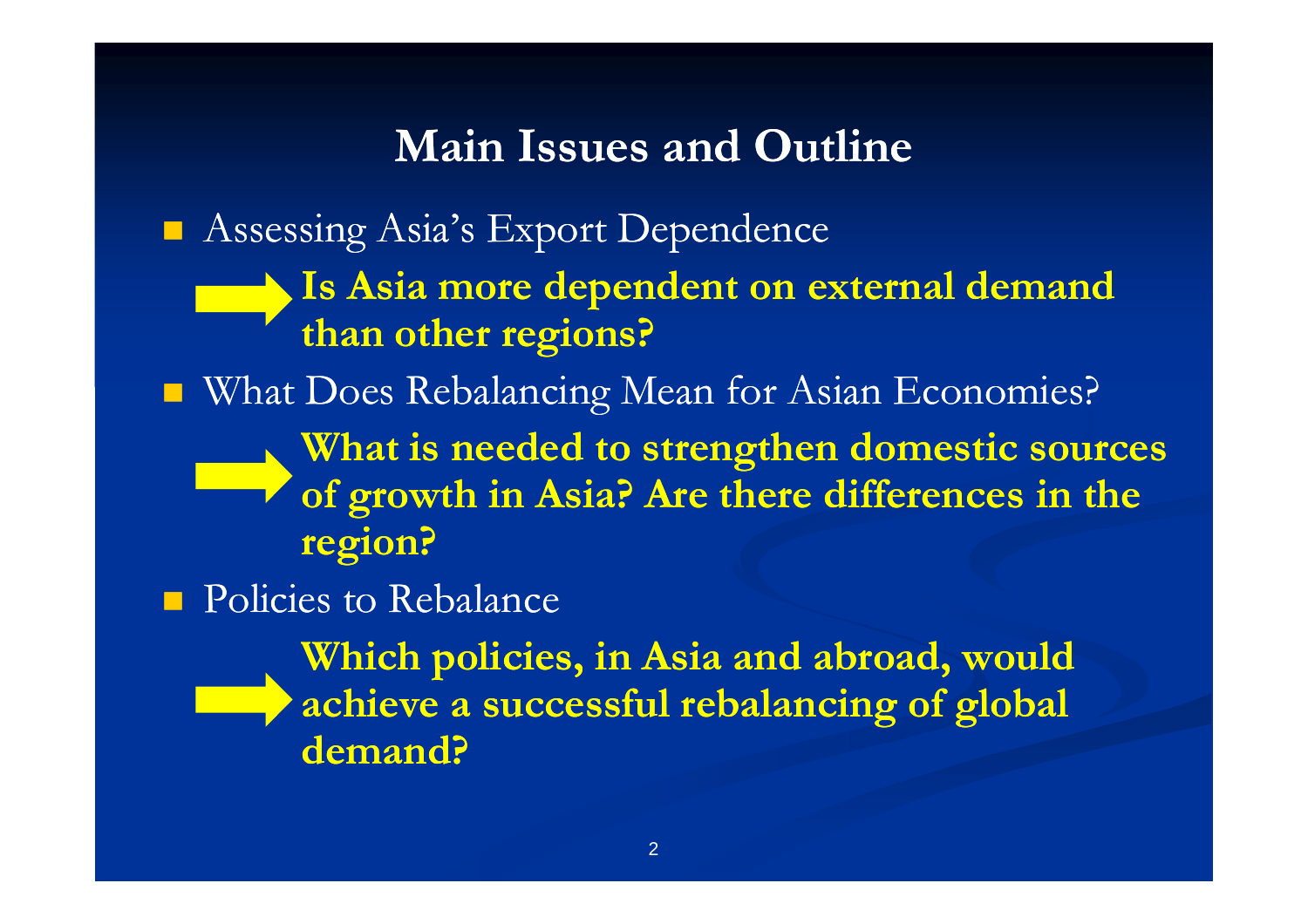## **Asia's exposure to external demand remains high……**

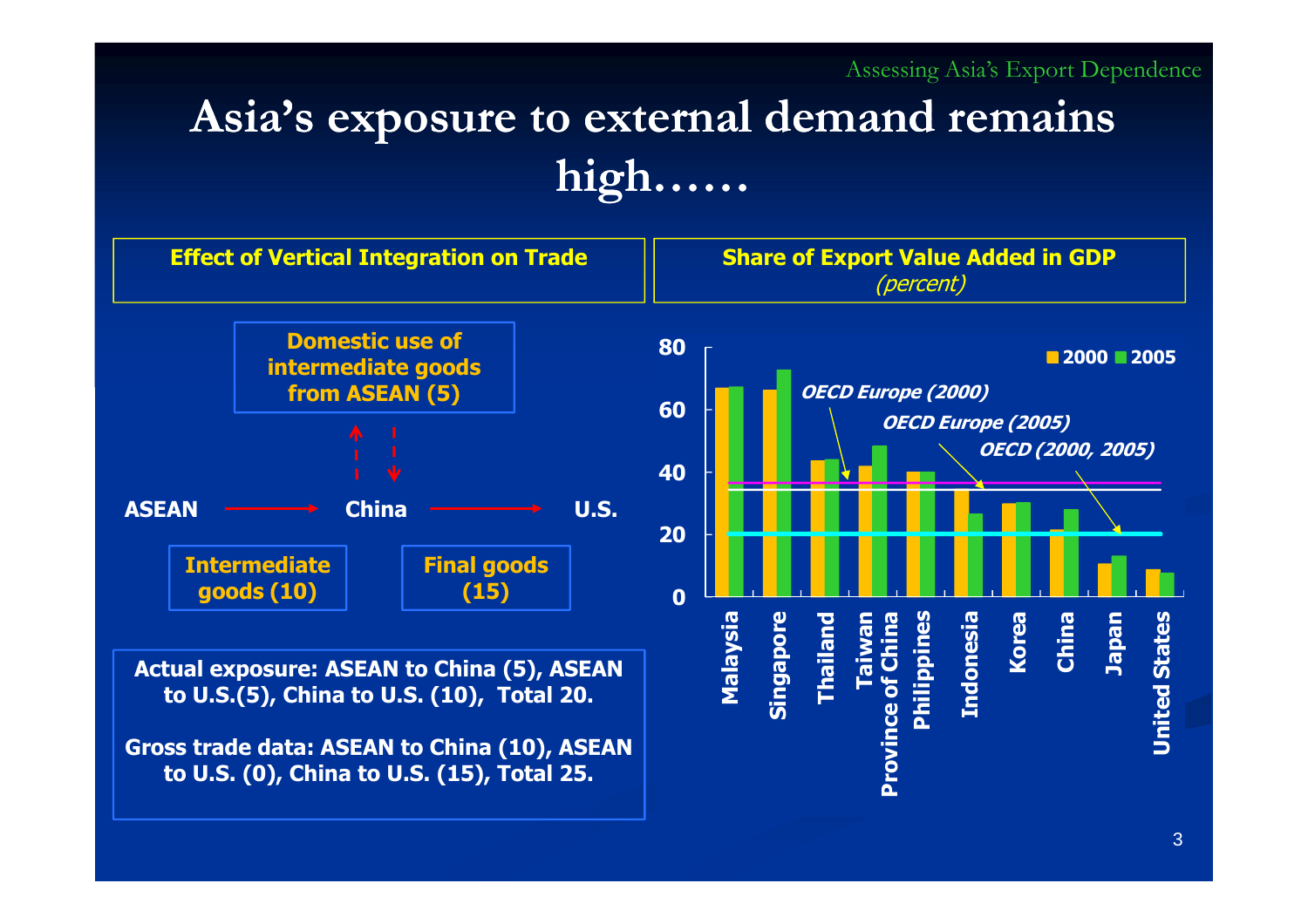Assessing Asia's Export Dependence

# **… and exports have been a primary engine of growth in the region**

**Selected Asia: Average Contribution to Real GDP Growth**(percent of real GDP growth)

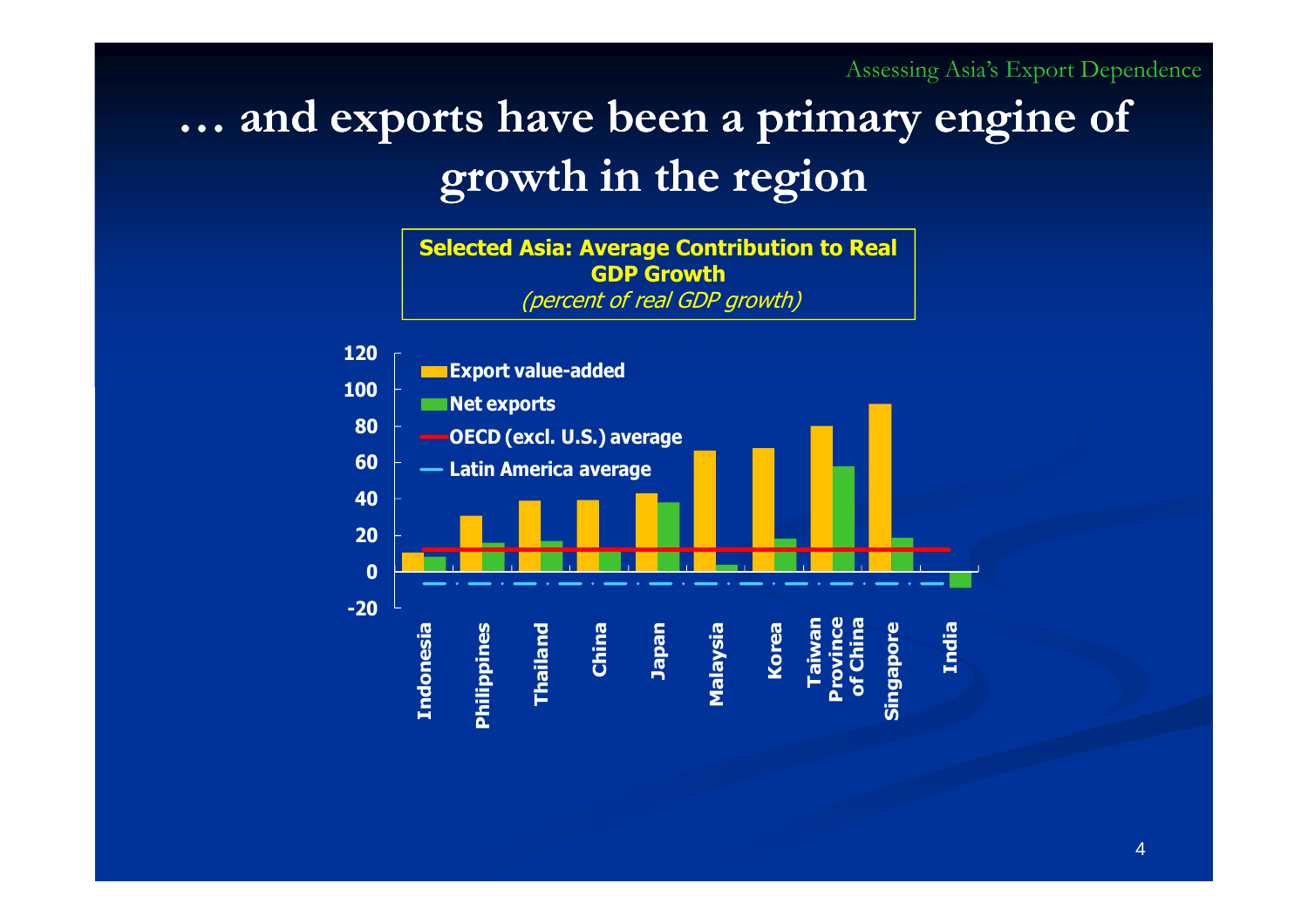#### **Export-related investment and concentration effects add to Asia's export exposure**Assessing Asia's Export Dependence

**Selected Asia: Share of Export Value Added in GDP** (percent of GDP)**Accounting for investment in export sector10080200860200040200Taiwan Malaysia Korea China Japan** Singapore **Singapore** Philippines **Philippines Chailand Thailand** Taiwan<br>Province of China **Province of China Indonesia Indonesia**

**Asia: Share of Medium and High-Tech Exports in Total Exports** (percent; average over 2000-08)

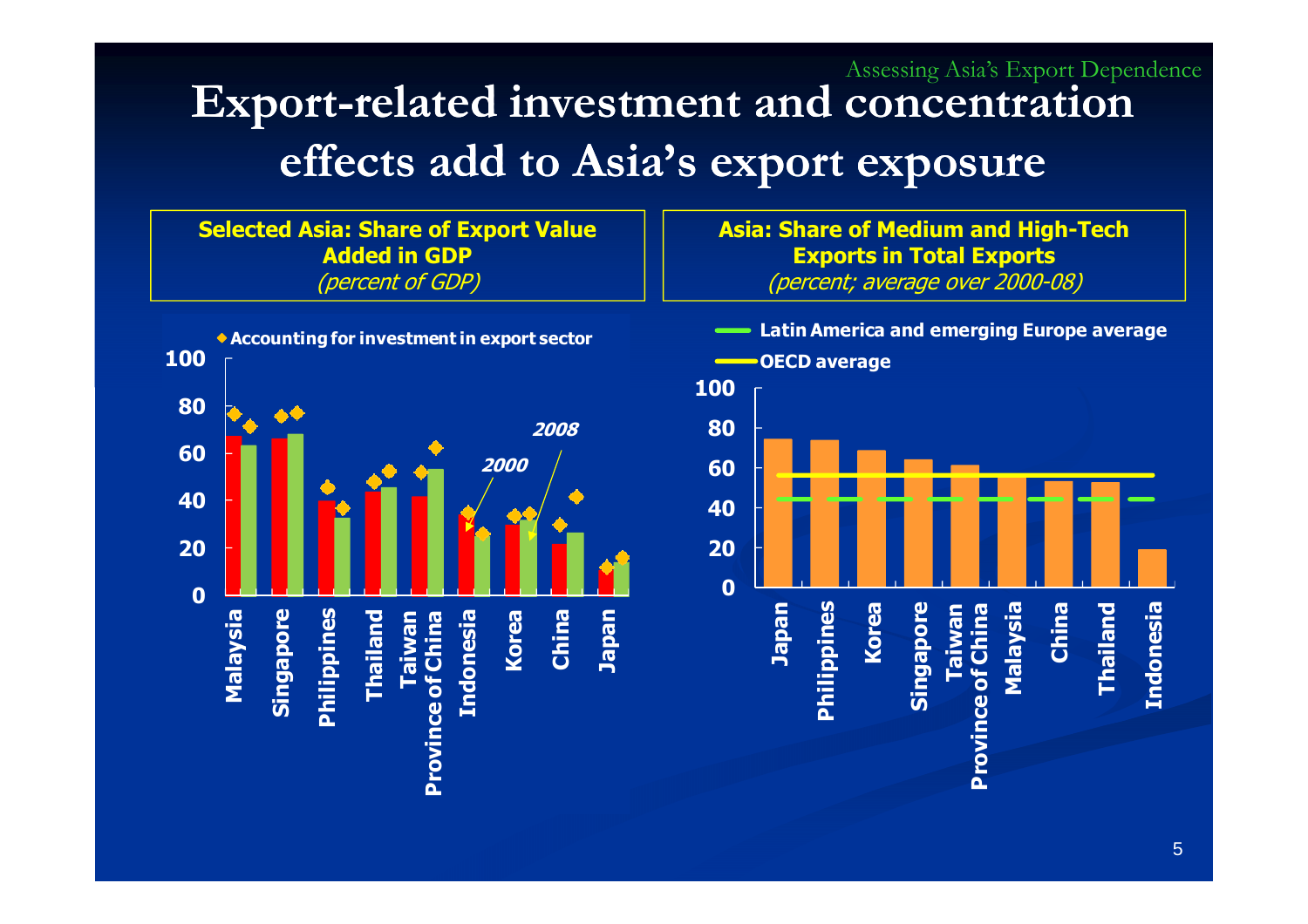# **What does rebalancing mean for Asian economies?**

 $\blacksquare$ Is consumption too low?

- $\blacksquare$ Is there underinvestment?
- $\blacksquare$ Are there any supply-side imbalances?

What Does Rebalancing Mean for Asian Economies?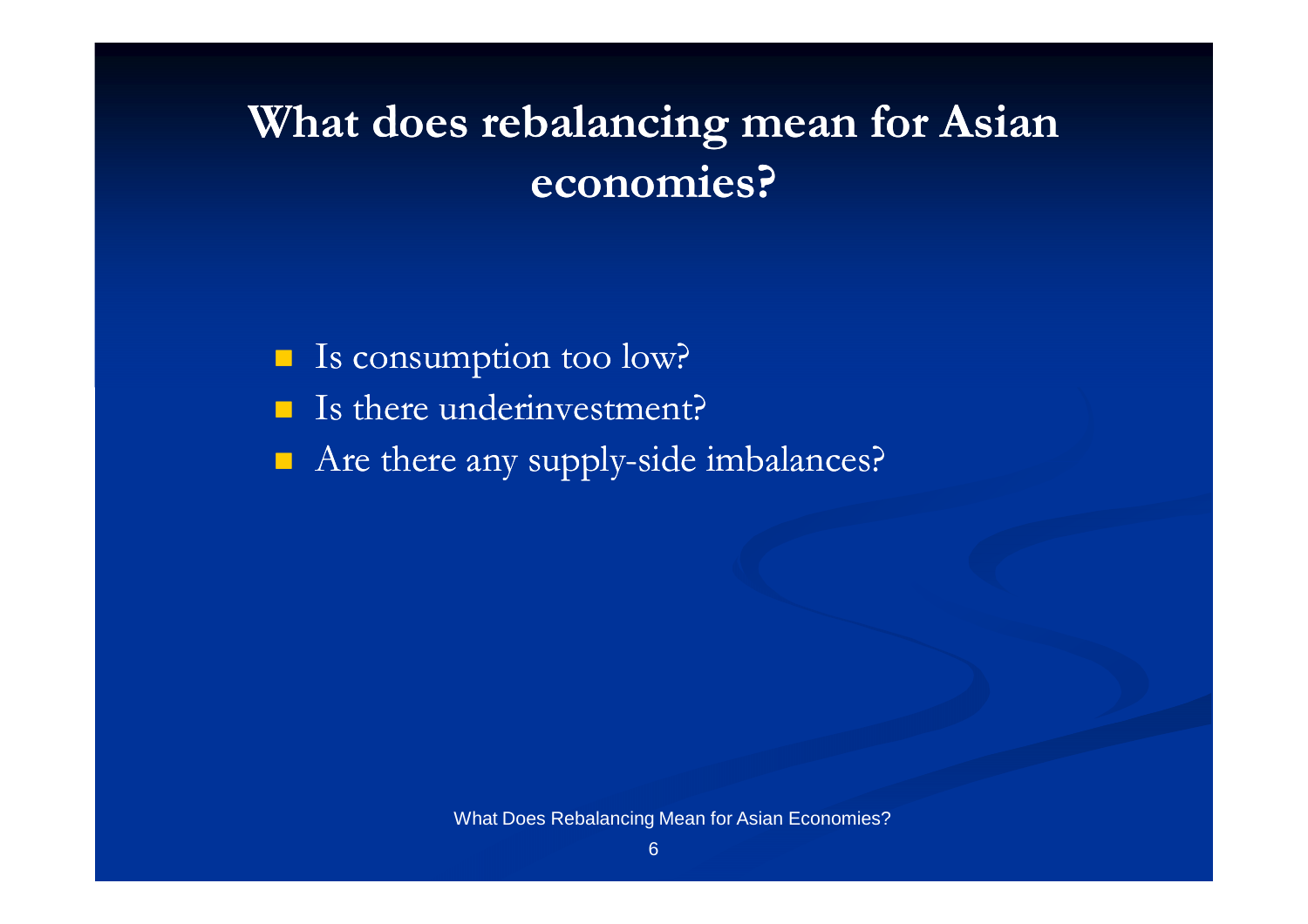# **Consumption is not generally weak, but China is a notable exception**

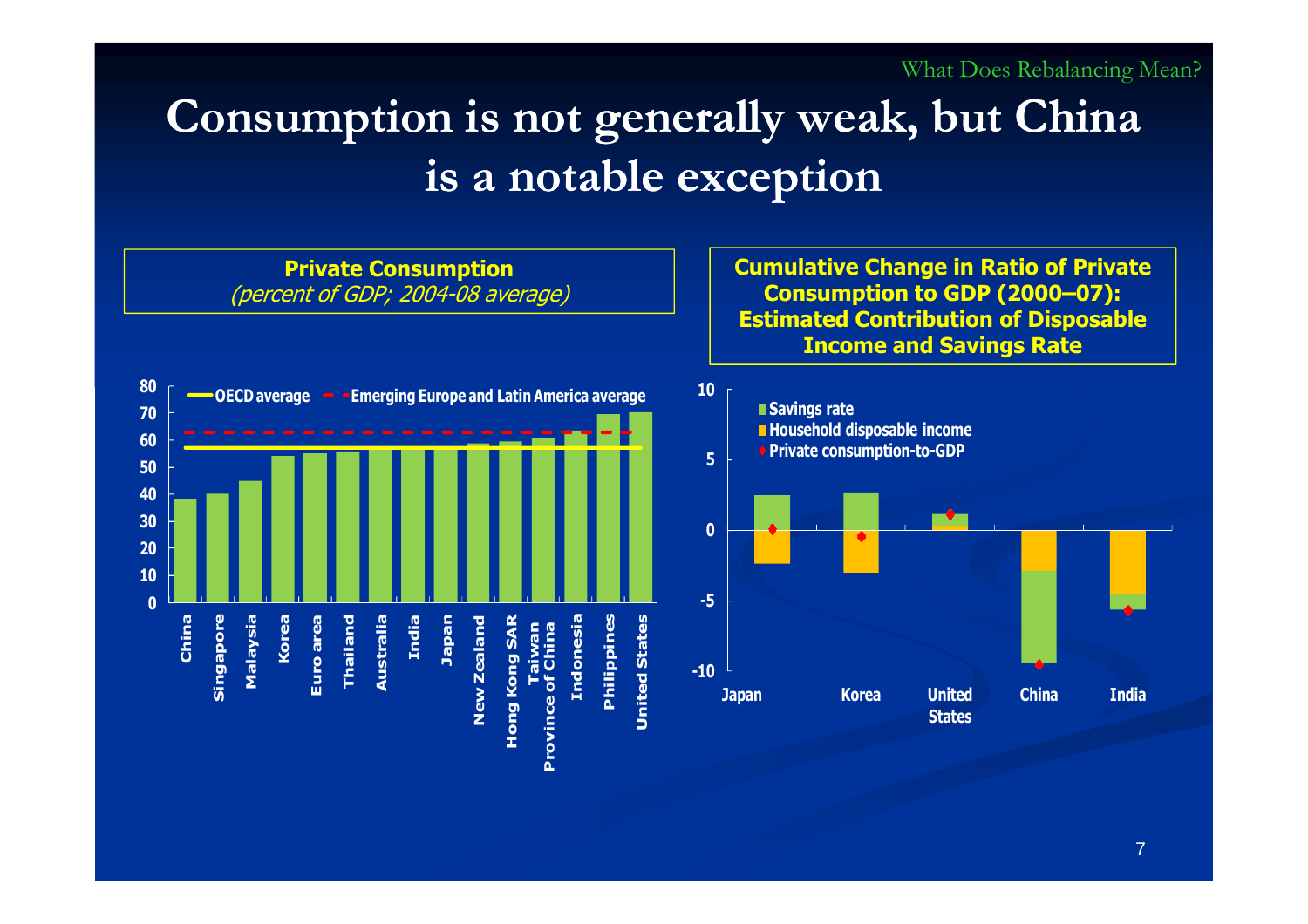### **Is investment in Asia too low?**

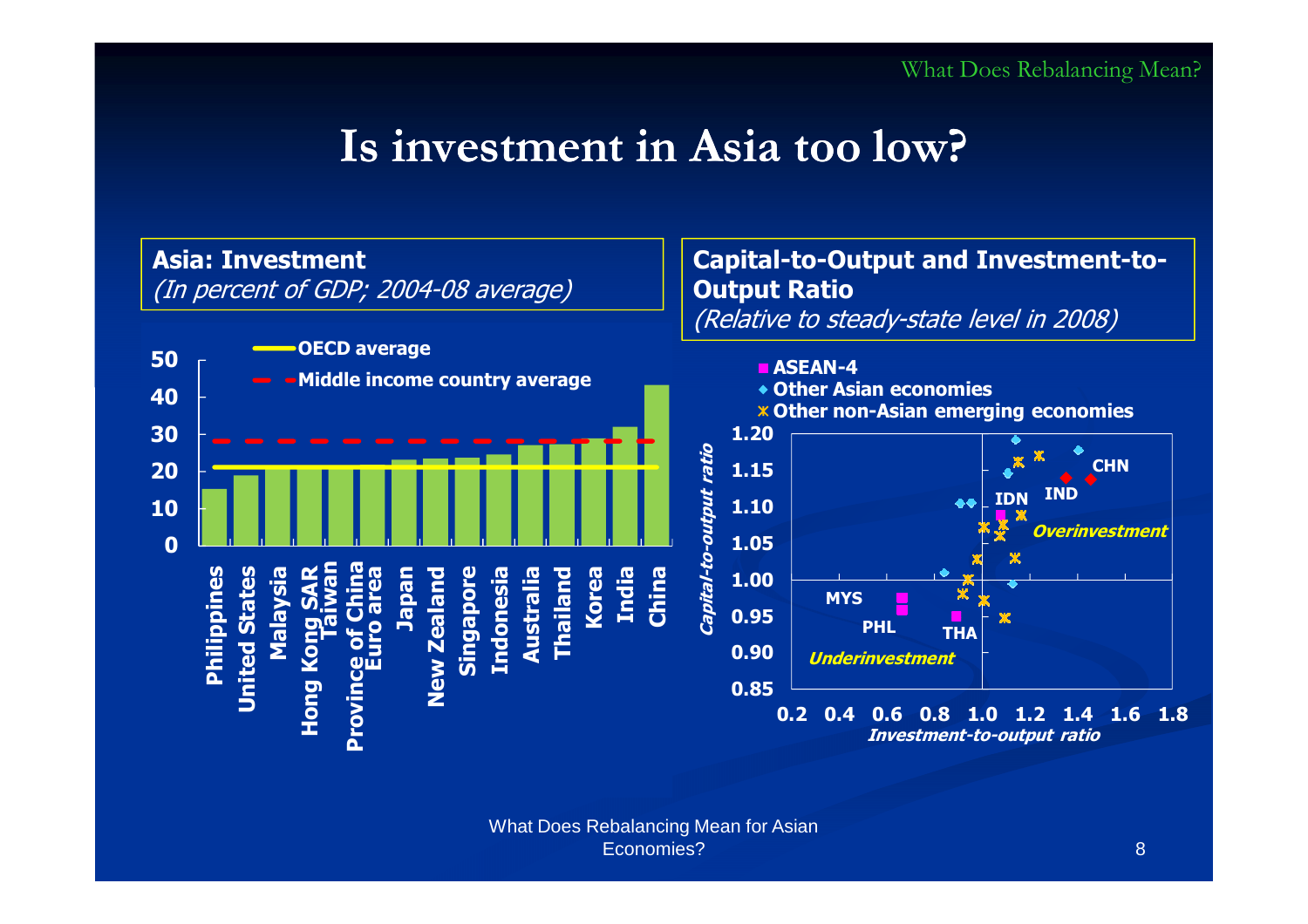# **Together with easier access to financing, especially for SMEs**



Sources: Worldscope, and IMF Staff calculations

What Does Rebalancing Mean for Asian Economies?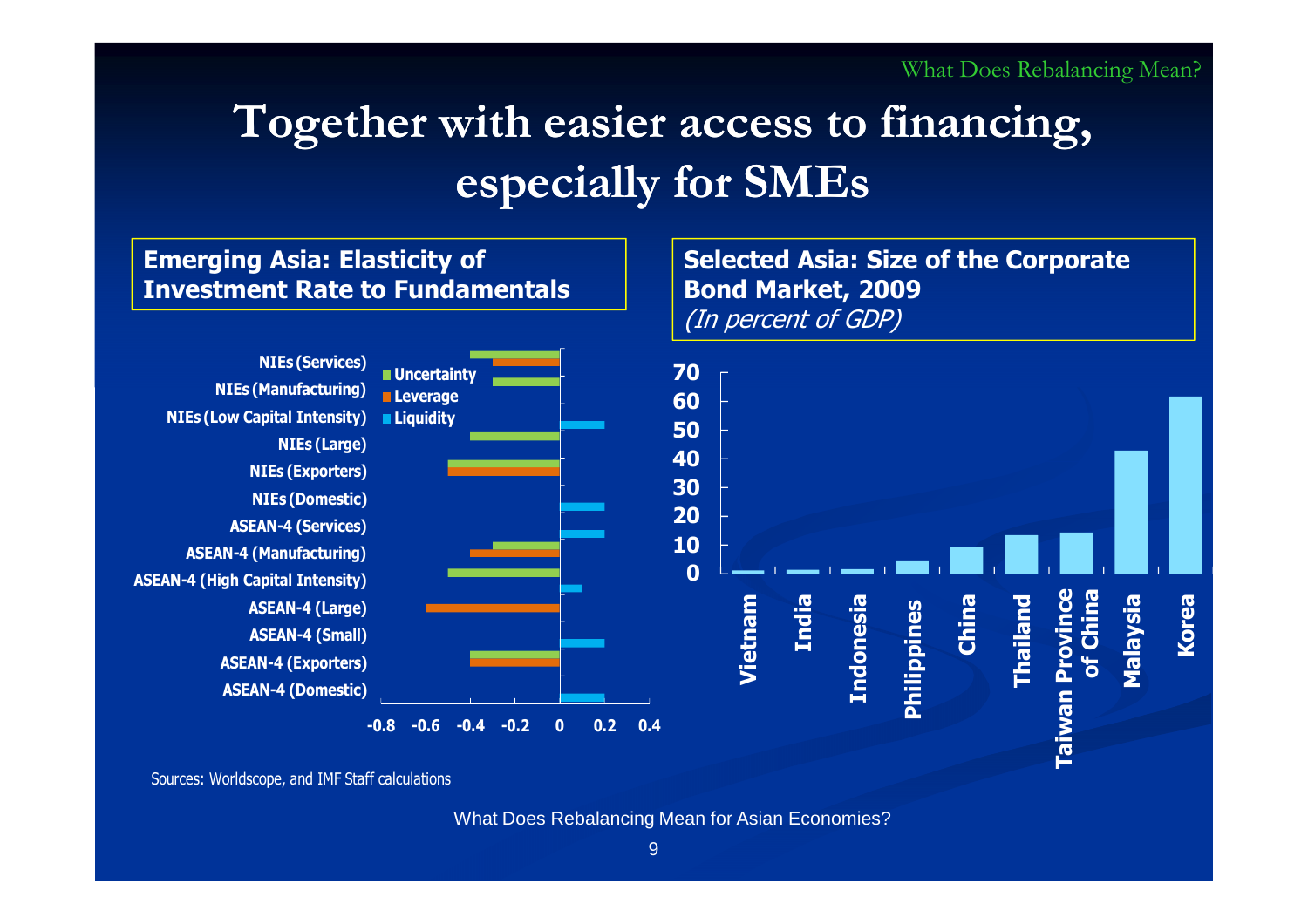# **Asia's high export-dependence reflects an over reliance on the tradable sector**

#### **Excess Share of industry in GDP<sup>1</sup>**

(In percentage points; country industry share minus industry share of peer group)



Sources: World Bank, *World Development Indicators;* and IMF staff calculations.<br><del>1 Peer-group definitions are based on World Development Indicators. Countries</del> <sup>1</sup>Peer-group definitions are based on World Development Indicators. Countries were assigned the following peer-groups: Hong Kong SAR, Korea, Japan, Singapore (OECD); China, Indonesia, the Philippines, Thailand (low-and-middle income countries); India (lower middle income countries); Malaysia (upper middle income countries).

#### **Model Based Excess Share of industry in GDP1**

(In percentage points; country industry share minus industry share of peer group)



Source: IMF staff estimate.

<sup>1</sup> Estimated by country-specific dummy variable. Explanatory variables for<br>Idustry share include per capita income (PPP), population and *geographic* s industry share include per capita income (PPP), population and geographic size. An asterisk mark next to the economies indicates statistical significance at 5 percent level.

What Does Rebalancing Mean for Asian Economies?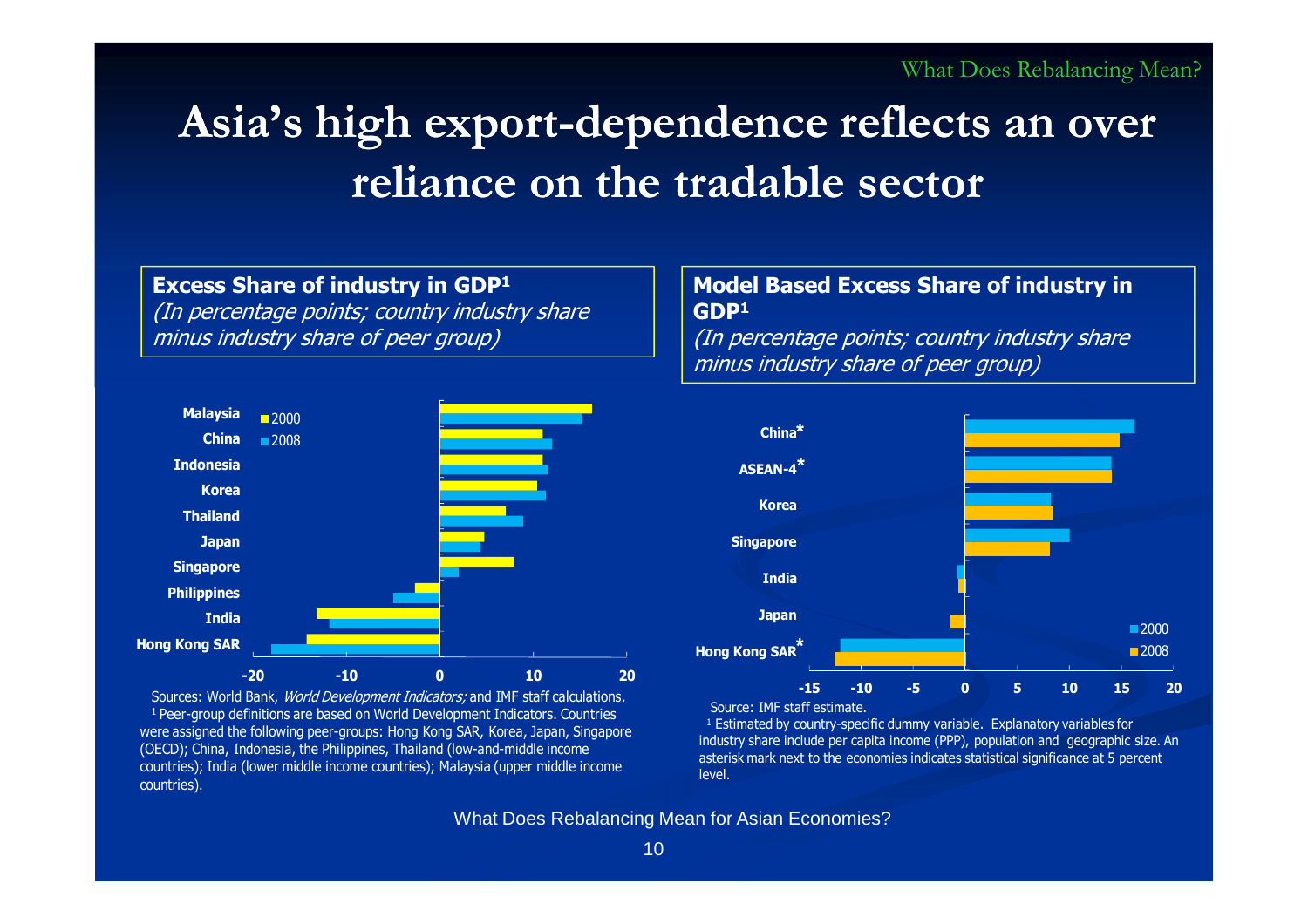#### **Which policies can achieve successful rebalancing?**

#### **A successful rebalancing across Asia would entail**

| <b>Boosting consumption</b><br>(e.g., China) | Boosting investment (e.g.,<br><b>ASEAN)</b> | <b>Boosting services sector</b><br>(emerging and advanced<br>Asia) |
|----------------------------------------------|---------------------------------------------|--------------------------------------------------------------------|
| • fiscal reform to reduce                    | • deepening financial                       | · further liberalization of                                        |
| precautionary saving (e.g.,                  | markets (e.g., through bond                 | product and labor markets                                          |
| better social safety net)                    | market development)                         | • further financial                                                |
| • further financial                          | • improving the business                    | development to reduce                                              |
| development to improve                       | climate (e.g., governance,                  | services sector firms'                                             |
| households' access to                        | rule of law)                                | financing constraints                                              |
| financial services                           | · promoting infrastructure                  | (including of SMEs)                                                |
| · gradual real effective                     | investment (e.g., public                    | · opening service sector to                                        |
| appreciation of the RMB                      | private partnerships)                       | foreign competition (e.g.,                                         |
|                                              |                                             | retail services)                                                   |